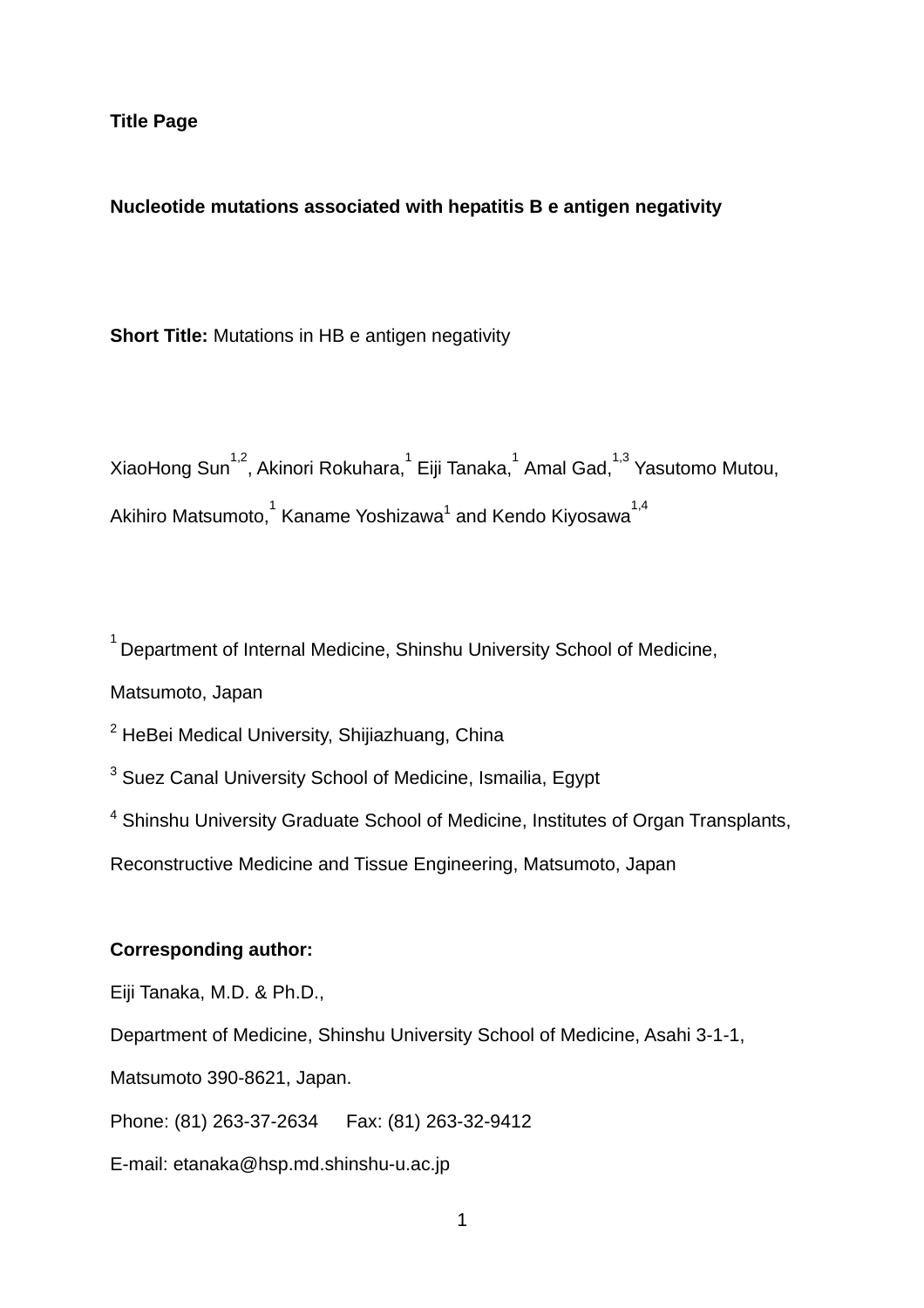#### **Abstract**

A total of 144 patients with chronic hepatitis B were analyzed to identify new mutations associated with hepatitis B e antigen (HBeAg) negativity, using a full genome sequence analysis. All the patients were Chinese and had hepatitis B virus infection of genotype C. Patients with none of the pre-core or core promoter mutations were significantly ( $P < 0.001$ ) less common in the group with anti-HBe (13%) than in the group with HBeAg (56%). The complete nucleotide sequence was determined in four anti-HBe-positive patients who had neither pre-core nor core promoter mutations and in five HBeAg-positive patients who also had neither of these mutations (the groups were matched for age and sex). Six mutations were found to be significantly more common in the former group than in the latter: G529A (3/4 vs. 0/5), C934A (4/4 vs. 1/5), A1053G (4/4 vs. 1/5), G1915T/A (4/4 vs. 0/5), T2005C/A (4/4 vs. 0/5) and C3026T (3/4 vs. 0/5). Three of the six mutations were significantly more common in the four anti-HBe-positive patients who had neither pre-core nor core promoter mutations, compared to 11 HBeAg-positive patients who had pre-core and core promoter mutations, and also compared to 15 anti-HBe-positive patients who had pre-core and core promoter mutations, further suggesting the specificity of these mutations. Of the six mutations, two resulted in amino acid substitution in the polymerase protein, and one is located near the enhancer I region. The results suggest that the six newly-discovered mutations are associated with HBeAg negativity.

#### **Key words:**

hepatitis B e antigen (HBeAg); genotype; nucleotide mutation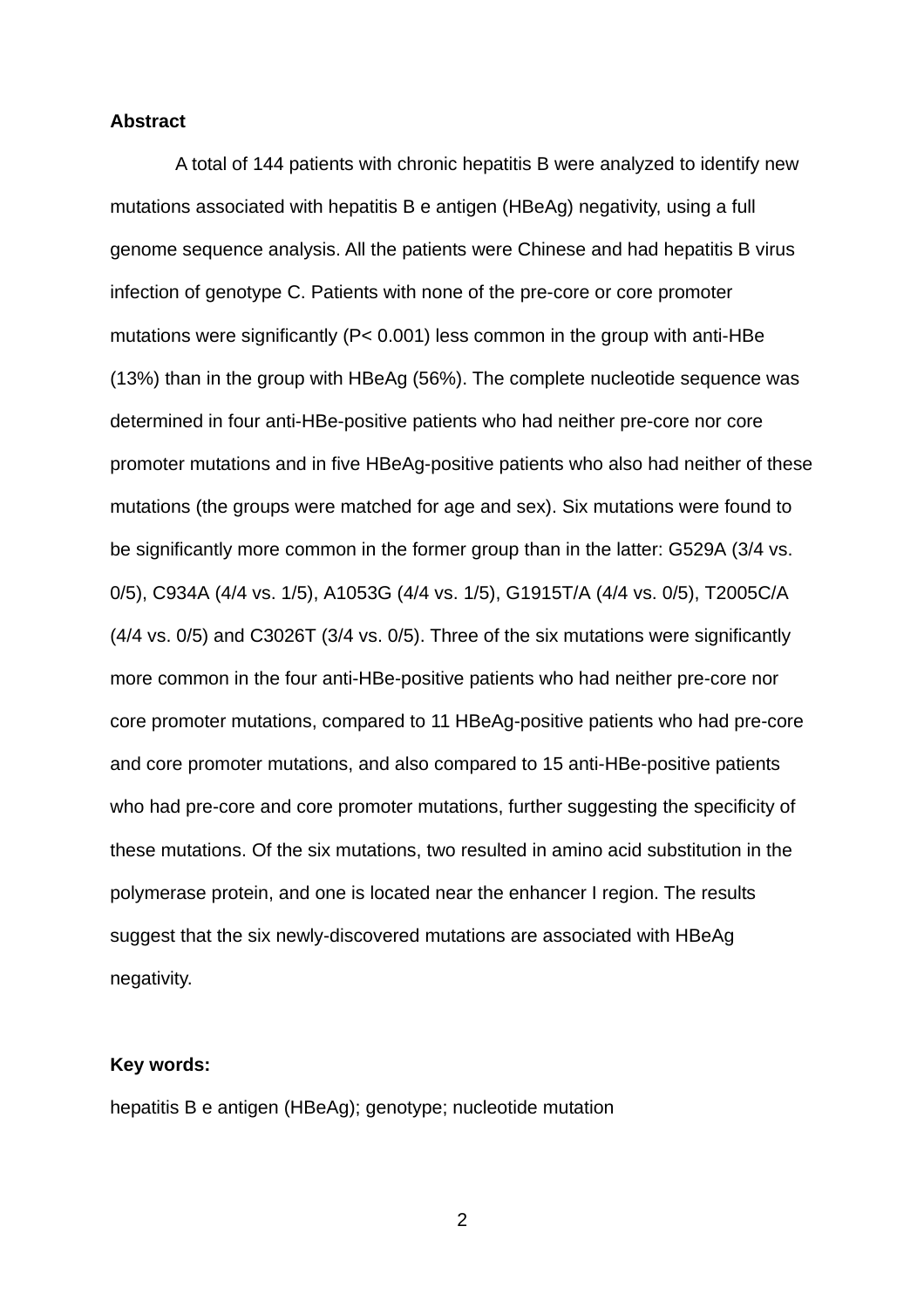#### **Introduction**

Approximately 350 million people are chronic carriers of hepatitis B virus (HBV) worldwide [Maynard, 1990; Maddrey, 2000]. Chronic HBV infection is the cause of up to 50% of cirrhosis and 70-90% of hepatocellular carcinoma (HCC) in China, South-East Asia and Africa [Lok, 1992; Fattovich, 1998], and in Asian countries, almost all patients with chronic HBV infection have been infected perinatally from hepatitis B e antigen (HBeAg)-positive mothers [Okada et al., 1976]. HBeAg is considered to be a marker for viral replication, but some HBeAg-negative patients remain viremic and continue to have active liver disease [Hadziyannis et al., 1983; Lok et al., 1984; Bonino et al., 1986]. Many of these patients are found to have a G to A change at nucleotide 1896, which creates a stop codon (TAG) in the precore (Pre-C) open reading frame, which in turn prevents translation of the Pre-C protein and aborts HBeAg production [Carman et al., 1989]. Other patients have mutations in the core promoter (CP) region, including an A to T mutation at nucleotide 1762 and a G to A mutation at nucleotide 1764 [Okamoto et al., 1994]. In vitro studies of this double mutation show decreased transcription of Pre-C messenger RNA and hence a resultant decrease in HBeAg production by 70% [Buckwold et al., 1996; Chan et al., 1999]. A recent follow-up study on Pre-C and CP mutations has also shown that the presence of these mutations is useful for predicting seroconversion [Yamaura et al., 2003].

Besides the G1896A mutation and the A1762T/G1764A mutation, a number of point mutations, as well as deletions and insertions of nucleotides, have been detected in the Pre-C region and CP region that could correlate with seroconversion [Okamoto et al., 1990; De Castro et al., 2001]. In the present study, we analyzed the complete HBV genome to search for other nucleotide mutations associated with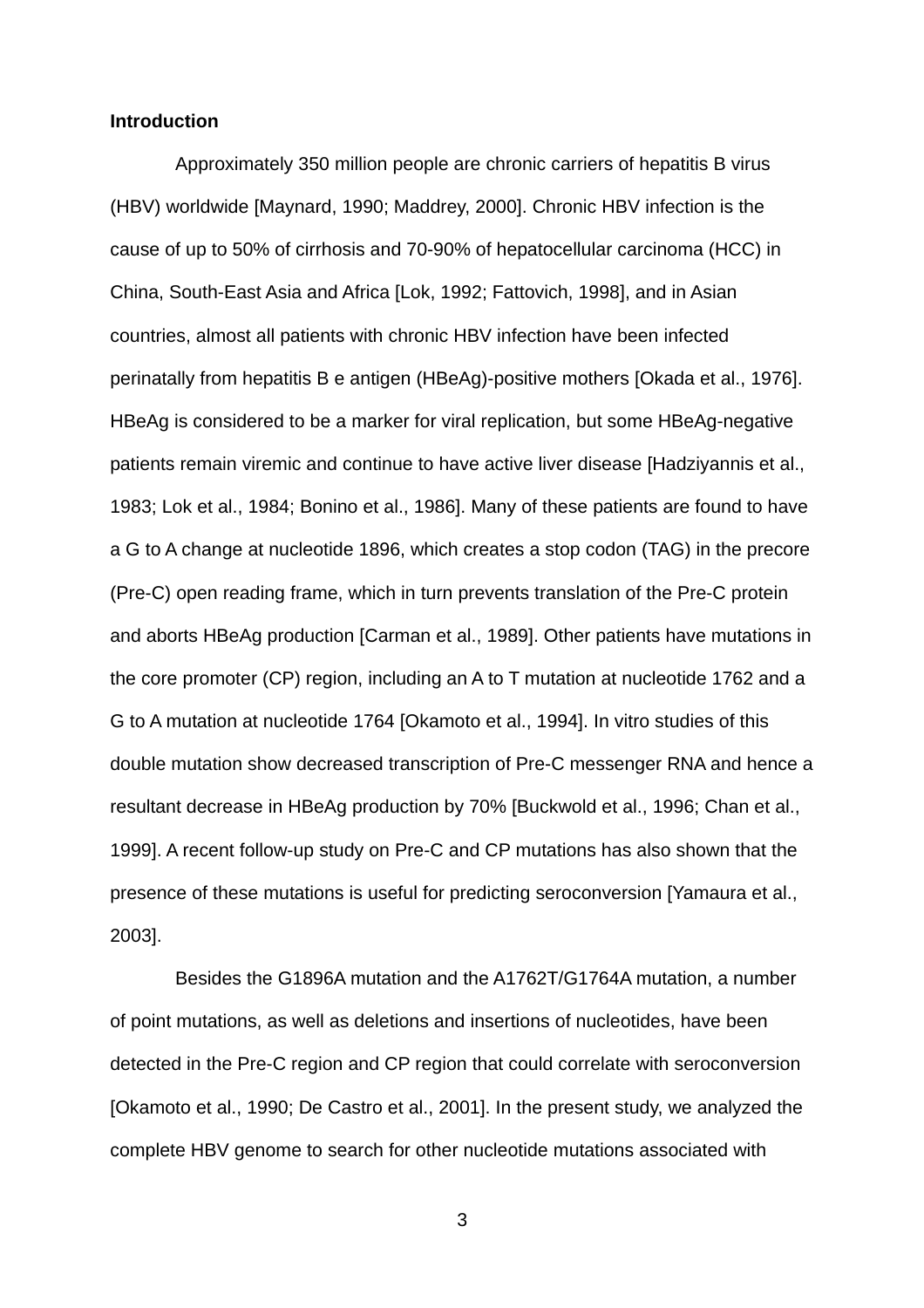HBeAg negativity, in addition to mutations in the Pre-C and CP regions.

#### **Materials and Methods**

#### **Patients**

A cohort of 193 Chinese patients with chronic HBV infection who visited the Liver Disease Clinic of the Second Hospital of HeBei Medical University in Shijiazhuang city, North China, between June and August 2001 were enrolled in the study. These patients comprised 124 men and 69 women and had a median age of 29.1 years old (range: 5-73 years old). Patients who were co-infected with hepatitis C or D virus or human immunodeficiency virus and patients with other concomitant causes of chronic liver disease were excluded. According to the consensus diagnostic criteria for HBV infection, 182 patients were diagnosed with chronic hepatitis B. The remaining 11 patients had persistently normal alanine aminotransferase (ALT: normal range 10 - 21 IU/L) levels, suggesting an inactive HBV carrier stage. None of the 193 patients were treated with anti-viral agents such as interferon or lamivudine. Of the 193 patients, 169 (87.6%) were of genotype C, 21 (10.9%) of genotype B and 3 (1.5%) of genotype A. For the mutation analysis, 144 patients who were positive for either HBeAg or anti-HBe were selected from the 169 genotype C patients. Informed consent was obtained from each patient.

### **Conventional HBV markers and genotyping of HBV**

Hepatitis B surface antigen (HBsAg), HBeAg and anti-HBe were measured using commercially available enzyme immunoassay kits (Abbott Japan, Tokyo, Japan). Serum concentration of HBV DNA was measured using the AMPLICOR HBV Monitor test (Roche Diagnostics K.K., Tokyo, Japan), which has a quantitative range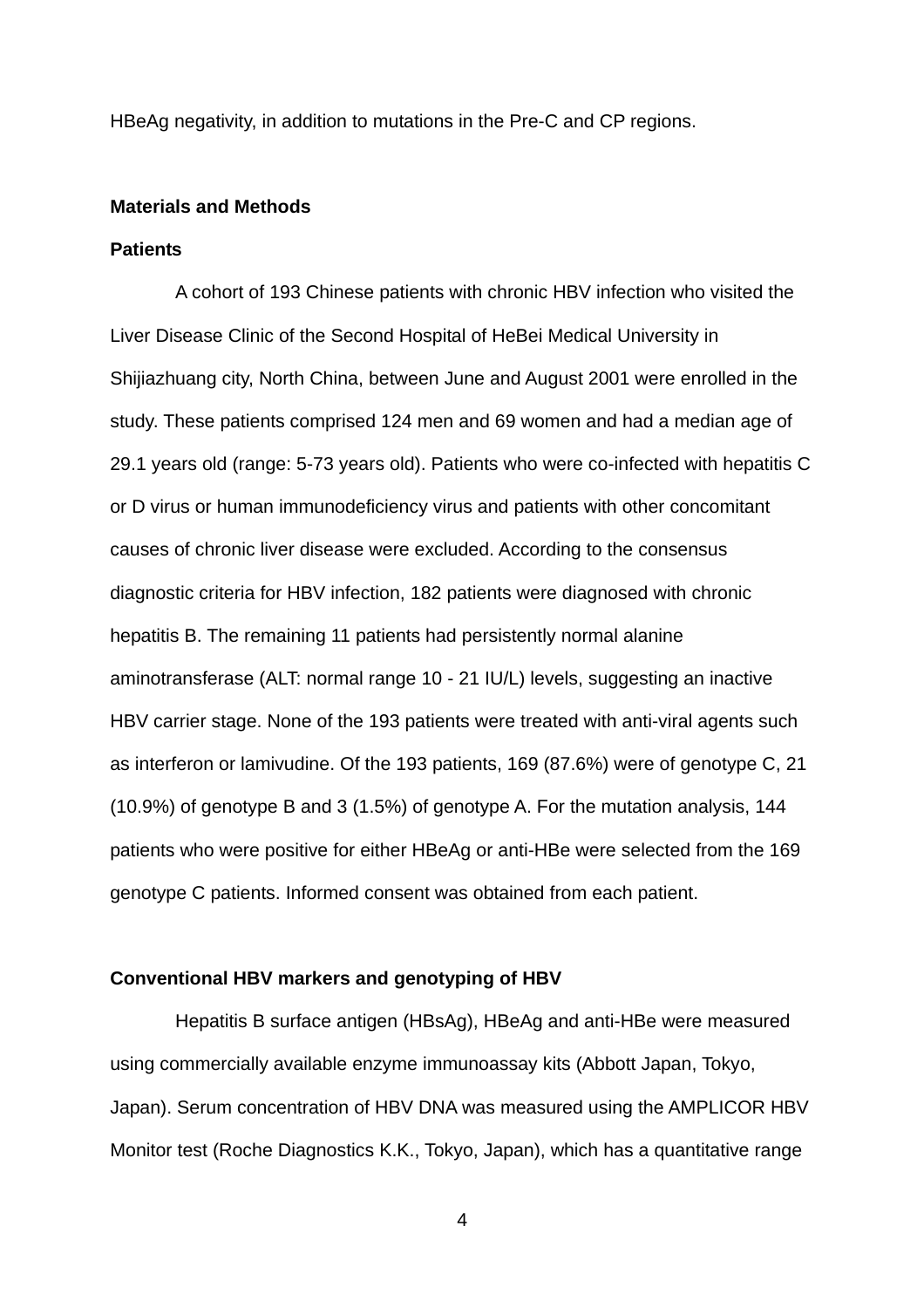of 2.6 - 7.6 log copies/mL. When the concentration to be tested was beyond this range, the actual concentration was determined using a serum sample diluted 100-fold with normal human serum. The HBV genotype was determined using the restriction fragment length polymorphism (RFLP) method on an S-gene sequence amplified by polymerase chain reaction (PCR) with nested primers [Mizokami et al., 1999].

#### **Determination of Pre-C and CP mutations**

The 1,896th nucleotide in the Pre-C region of G or A was detected with an enzyme-linked mini-sequence assay kit (Roche Diagnostics, Tokyo, Japan), and the results were expressed as the percentage mutation rate, as defined by Aritomi et al. [1998]. If the mutation rate was 0%, the genotype was considered to be Pre-C mutation-negative, while a Pre-C mutation-positive genotype was recorded when the mutation rate exceeded 0%. The double mutation in the CP region (A1762/T1764) was detected using an HBV CP mutation detection kit (Smitest: Genome Science Laboratories, Tokyo, Japan), and the results were classified into three categories: wild, mixed and mutant types. A wild type genotype was considered to be CP mutation-negative, while mixed and mutant types were recorded as CP mutation-positive genotypes. The detection limits of the pre-C and the CP mutation detection kits are both 1000 copies/ml.

#### **Determination of nucleotide sequence**

The complete genome sequence was determined according to the method reported by Rokuhara et al [2000]. Briefly, nucleic acids were extracted from a serum sample of 100µl with a DNA/RNA extraction kit (Smitest EX-R&D: Genome Science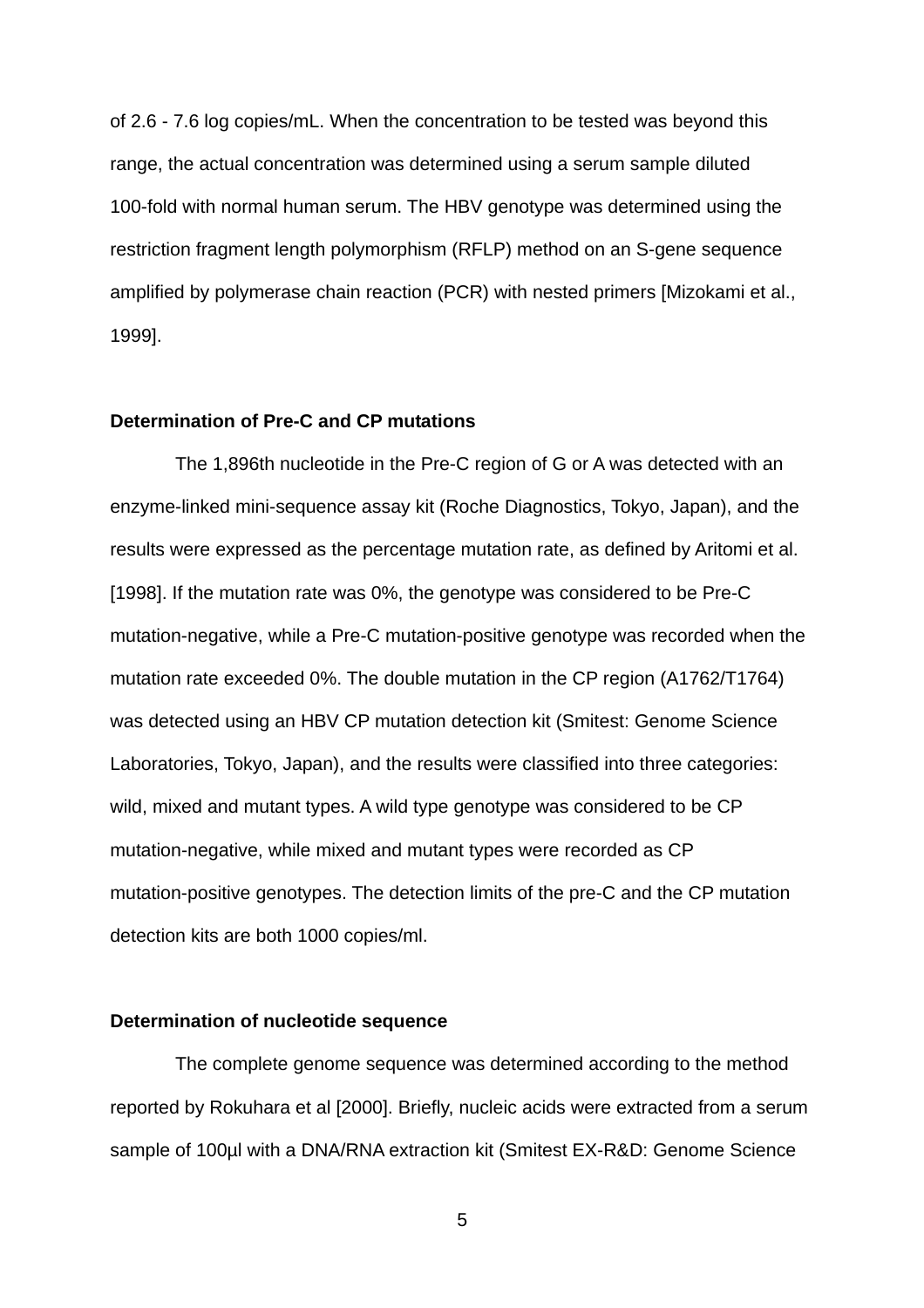Laboratories Co., Ltd., Tokyo, Japan). Two microliters of each DNA solution were used for amplification by PCR. The reaction was carried out in 25 µl of PCR-mixture containing 250 µmol/L of each dNTP, 1x PCR buffer [50mmol/L KCL, 10mmol/L Tris-HCL (PH 8.3), 1.5mmol/L MgCl2, 0.001% gelatin], 0.25U EX-Taq DNA polymerase (TaKaRa, Tokyo), and 0.25 µM of a primer pair. The PCR was initiated using the hot-start technique.

To determine the full-length nucleotide sequence of HBV, two fragments (fragments A and B) were amplified by PCR, using the primers shown in Table 1. Fragment A (1498 bases in length; nt 457 – nt 1954) was amplified with nested pairs of outer (SB1 and CB2) and inner primers (SB3 and CB4), while fragment B (2162 bases in length; nt 1611 – nt 557), was amplified with nested pairs of outer primers (es2 and PS4) and inner primers (is2 and PS3). The first round of PCR was performed with an outer primer set for 40 cycles (94˚C for 1.5 min, 55˚C for 1 min, and 72˚C for 2 min), and was followed by an extension reaction at 72˚C for 7 min. The second round was performed with an inner primer set for 30 cycles, and was also followed by an extension reaction. PCR products were subjected to electrophoresis on a 1.0% agarose gel with ethidium bromide staining and visualization with an UV transilluminator. The band containing the target sequence was removed and DNA was isolated using GFX™ PCR DNA and a Gel Band Purification kit (Amersham Pharmacia Biotech Inc., Piscataway, NJ). The nucleotide sequence was directly determined by the dideoxy method, using the sequencing primers shown in Table 1. The accuracy of the sequence was ensured by comparison of the sequence data for the complete genome obtained with sense-sequencing primers and that obtained with anti-sense-sequencing primers.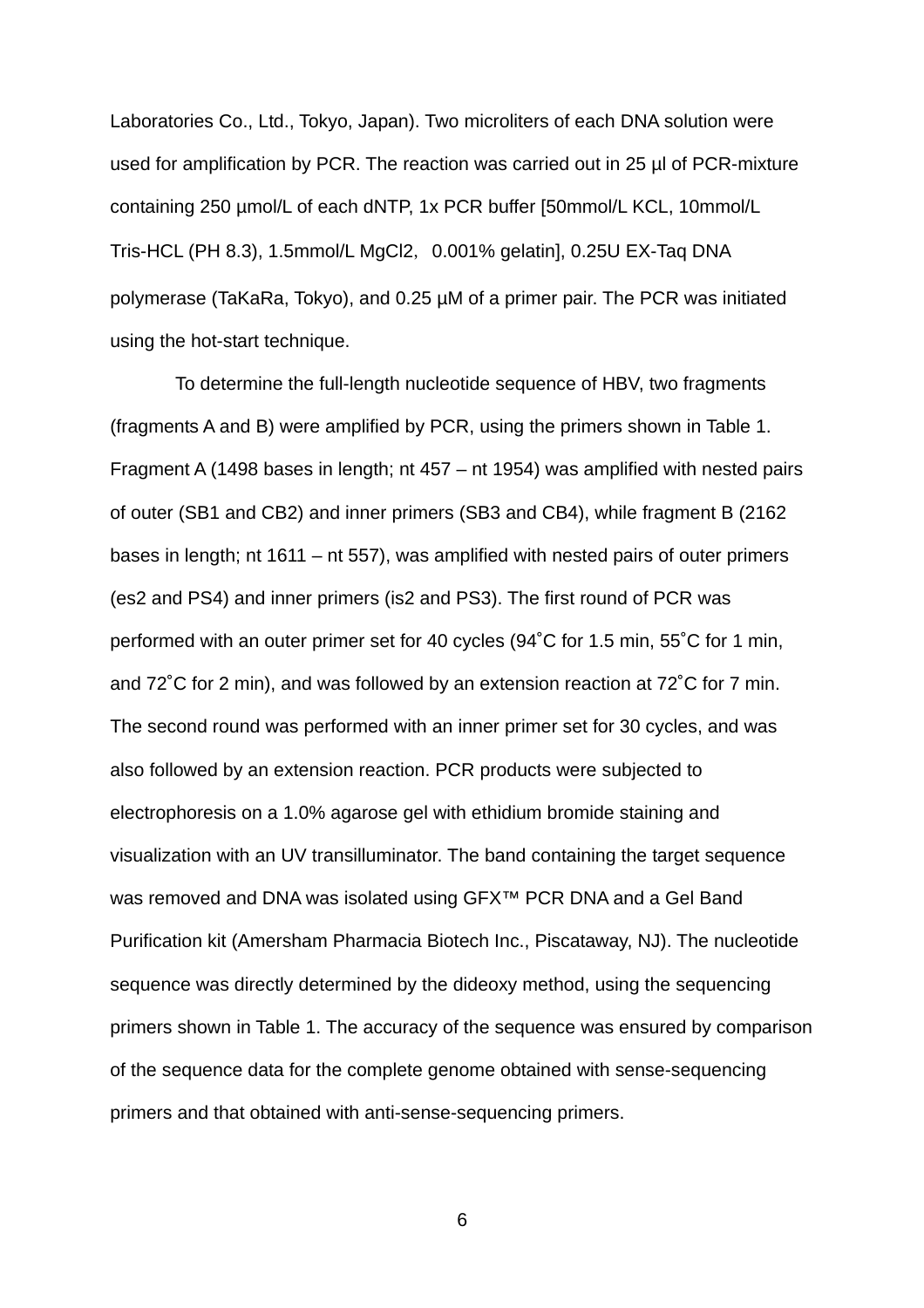#### **Statistical analysis**

Mann-Whitney's U test was utilized for quantitative data, and Fisher's exact test and a Chi-square test were used for qualitative data. P values less than 0.05 were considered significant. Analyses were performed using SPSS version 10.0J (SPSS Inc., Chicago, IL).

## **Results**

Of the 144 patients selected for the mutation analysis, 90 (62.5%) were HBeAg-positive and the remaining 54 (37.5%) were anti-HBe-positive. The clinical and virological backgrounds of the two groups of patients are compared in Table 2. The 90 HBeAg-positive patients tended to be younger and have a higher concentration of HBV DNA than the 54 anti-HBe patients. Patients with none of the Pre-C and CP mutations were significantly (P< 0.001) more common in the HBeAg-positive patients (56%) than in the anti-HBe-positive patients (13%).

A comparison of the clinical backgrounds of 7 anti-HBe-positive patients who had neither Pre-C nor CP mutations and 47 anti-HBe-positive patients who had at least one of the mutations is shown in Table 3. Distributions of age, gender, ALT level, and HBV DNA concentration did not differ between the two groups.

Nucleotide sequences of the complete genome were determined in 4 out of 7 anti-HBe-positive patients who had neither Pre-C nor CP mutations and in 5 out of 50 HBeAg-positive patients who also had neither mutation. All nine of the determined genome sequences had nucleotide lengths of 3215 bases, and thus there were no insertions or deletions. When the full genome sequences were compared, the six mutations shown in Table 4 were significantly more common in the 4 anti-HBe-positive patients than in the 5 HBeAg-positive patients. The positions of the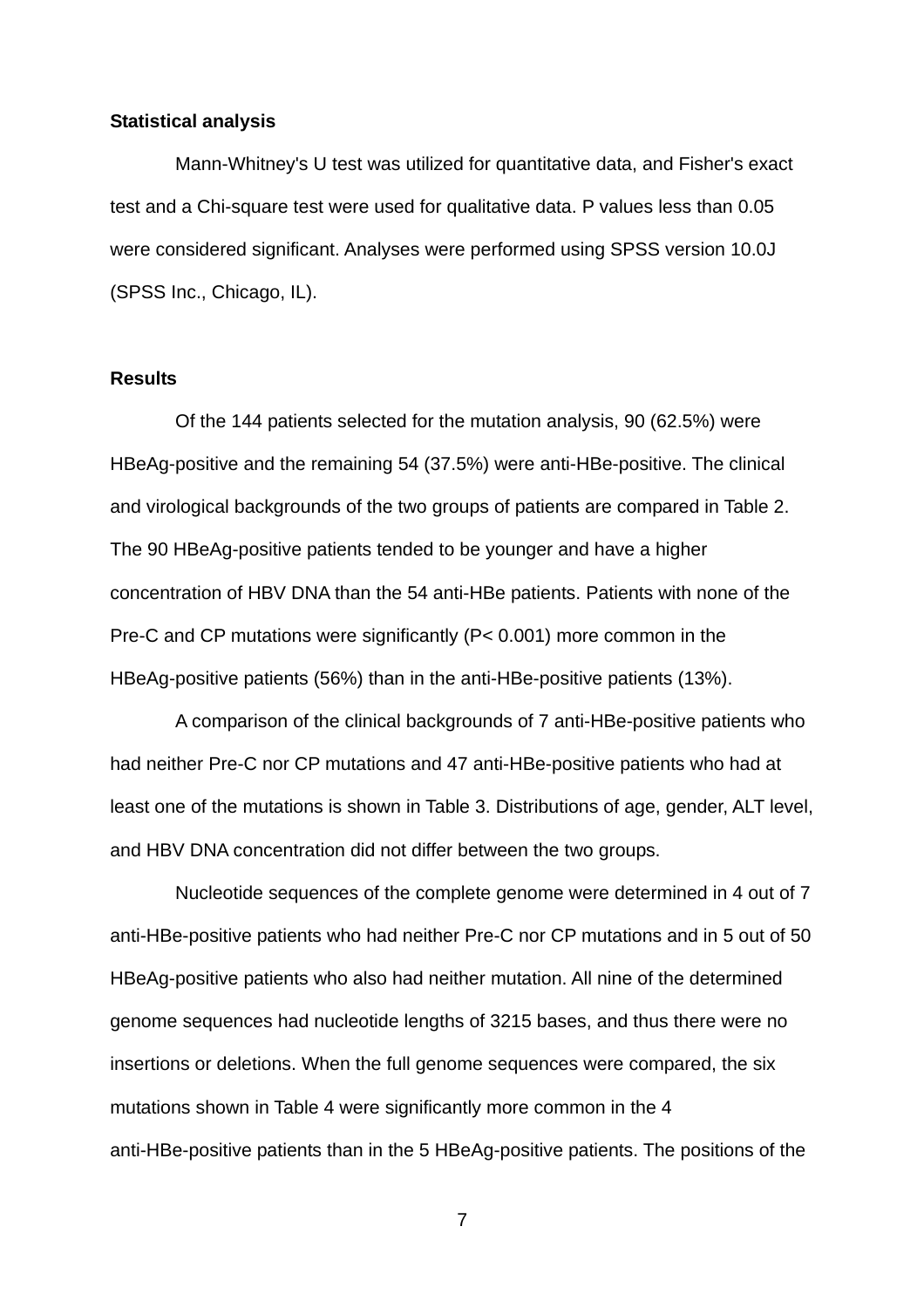six mutations in the HBV genome are shown in Figure 1. Of the four mutations located in the polymerase gene, the G529A and C934A mutations cause amino acid substitutions in the polymerase protein. The C3026T mutation does not cause an amino acid substitution in the polymerase, but rather in the pre-S1 protein, while the A1053G mutation does not lead to an amino acid substitution, but the mutation is located near the enhancer I region. The G1915T/A and T2005C/A mutations are located in the core gene, but do not result in an amino acid substitution. Patients with at least one of the 3 mutations (G529A, C934A, and A1053G) which might affect HBV replication had a significantly (P=0.029) lower level of HBV DNA (n=22, median 5.3 copies/ml, range 3.8-8.9) than those patients who had no mutations (n=13, median 8.5 copies/ml, range 3.8-8.9).

To further analyze the specificity of the six mutations, these mutations were also determined in 11 HBeAg-positive patients who were positive for Pre-C and CP mutations and in 15 anti-HBe-positive patients who were also positive for Pre-C and CP mutations. The frequencies of the six mutations were compared between groups of patients classified according to their HBeAg/anti-HBe and Pre-C/CP mutation status. Three (G1915T/A, T2005C/A and C3026T) of the six mutations were found to be significantly more common in anti-HBe-positive patients who had neither a Pre-C nor a CP mutation than in the two groups of patients with Pre-C and CP mutations, as shown in Table 5.

The nucleotide sequence data reported in this paper have been registered in the DDBJ/EMBL/GenBank nucleotide sequence databases, with the accession numbers AB198076-84.

#### **Discussion**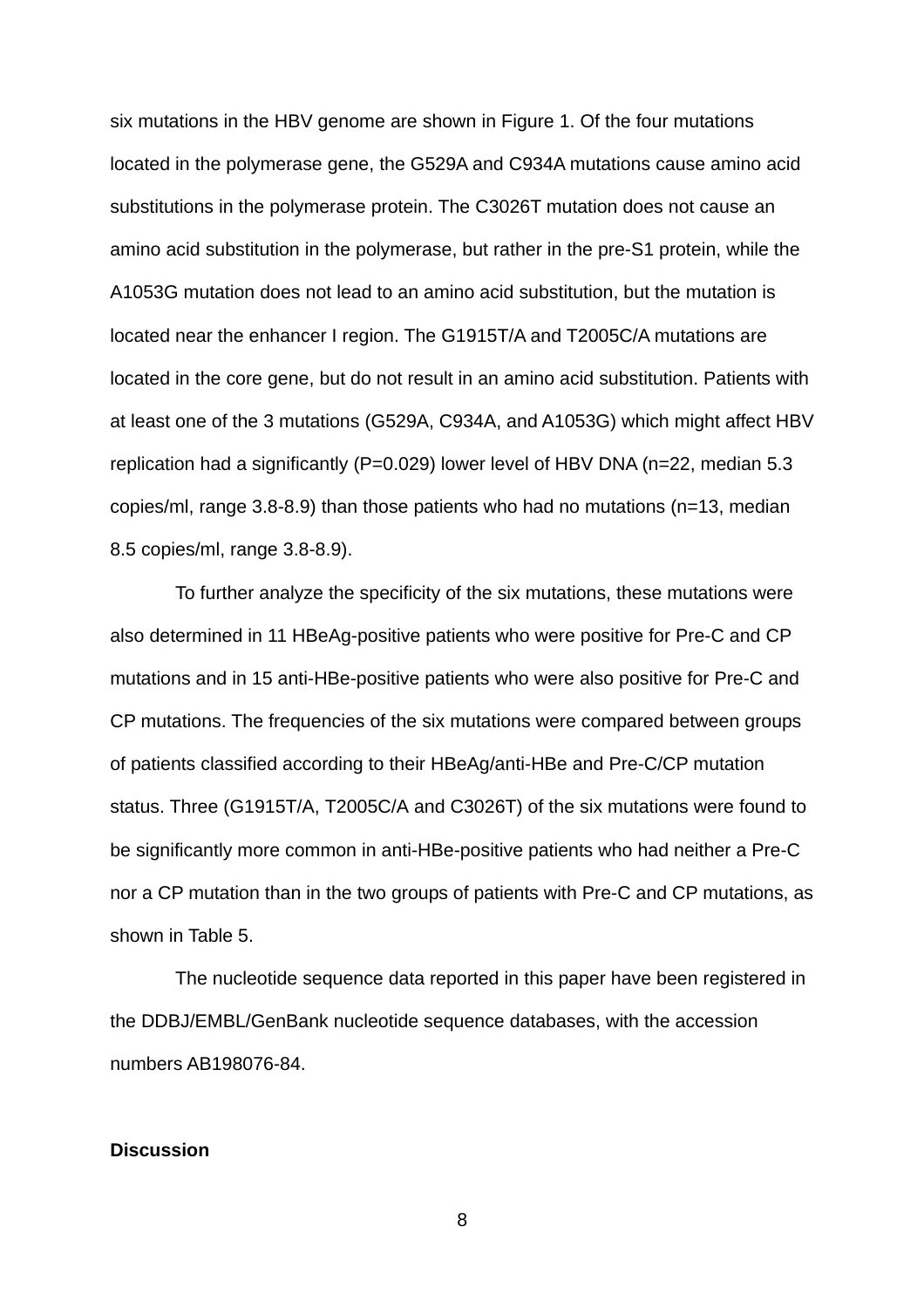Studies to date have shown that the stop codon mutation in the Pre-C region (G1896A) and the double mutation in the CP region (A1762T/G1764A) are independently associated with the seroconversion of HBeAg, and that the Pre-C mutation is more directly associated with seroconversion than the core promoter mutation [Okamoto et al., 1994; Yamaura et al. 2003]. Only a small number of anti-HBe-positive patients (13%) were both negative for the Pre-C and CP mutations, and in the present study this rate was significantly lower than that (56%) in HBeAg-positive patients. These results are consistent with previous reports, suggesting that the two mutations are the main causes of seroconversion. However, there are also patients in whom HBeAg secretion discontinues without appearance of Pre-C and/or CP mutations. Thus, we speculated that some other mutations might be associated with HBeAg seroconversion. A variety of other mutations in the CP and Pre-C regions have been detected in previous studies [Carman et al., 1989; Tillmann et al., 1995; Baumert et al., 1996; Laras et al., 1998; Chan et al., 2000; De Castro et al., 2001; Yoo et al., 2003], but other regions of the HBV genome have not been analyzed sufficiently for mutations associated with HBeAg seroconversion.

When the full nucleotide sequences of HBV genomes of HBeAg-positive and anti-HBe-positive patients with neither Pre-C nor CP mutations were compared, six mutations (G529A, C934A, A1053G, G1915T/A, T2005C/A, C3026T) were found to be significantly more common in the anti-HBe-positive patients. The six mutations were also more common in anti-HBe-positive patients who had neither Pre-C nor CP mutations than in HBeAg-positive patients or in anti-HBe-positive patients who had Pre-C and CP mutations, with the results being statistically significant for three (G1915T/A, T2005C/A, C3026T) of the six mutations. These results suggest that the six mutations are associated with HBeAg negativity.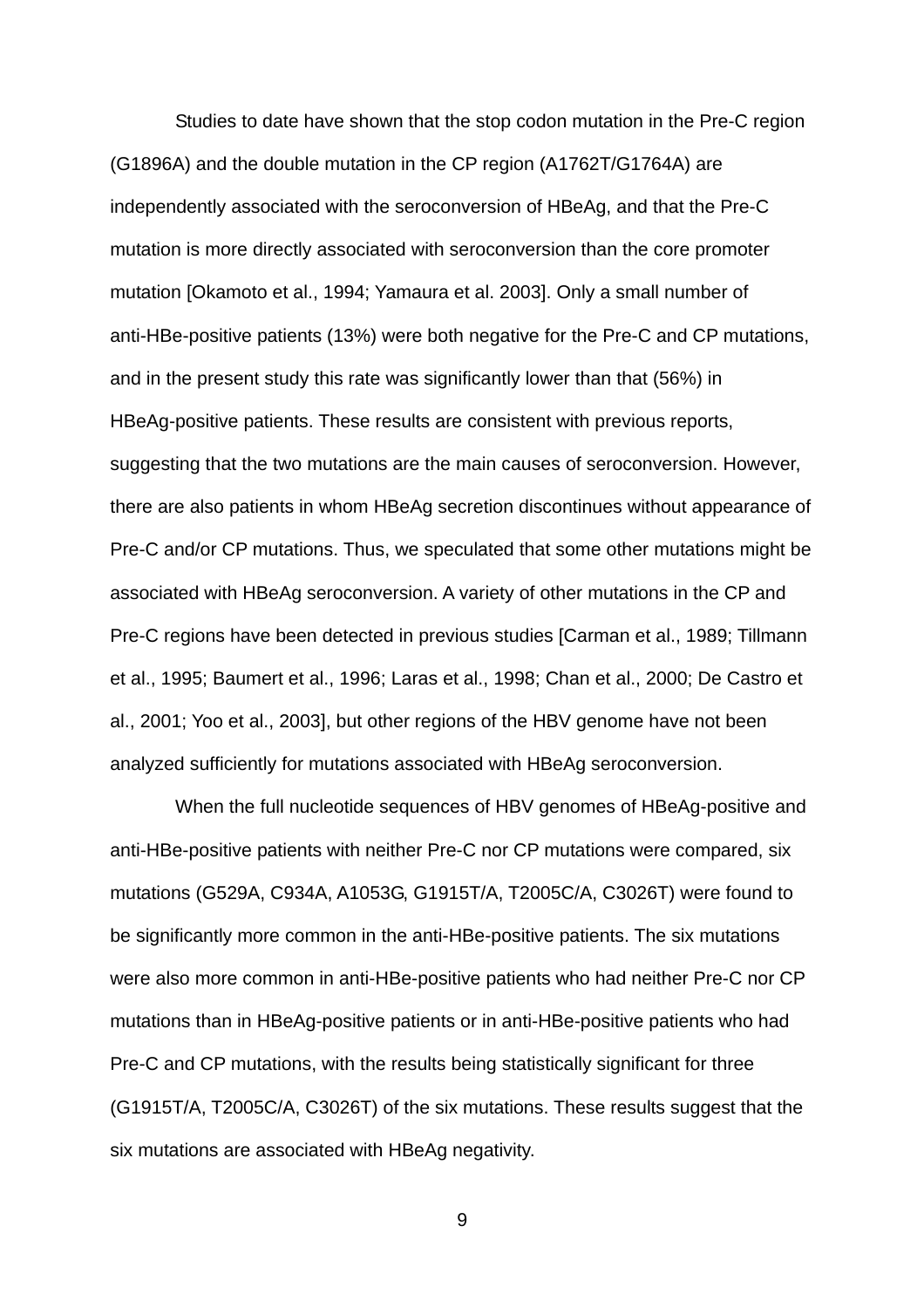The mechanisms through which the six mutations facilitate HBeAg negativity were not investigated in the present study. However, some possible mechanisms can be speculated upon, based on the locations of these mutations in the HBV genome. The G529A and C934A mutations cause amino acid substitutions in the polymerase protein. Thus, these two mutations may attenuate HBV replication through changes in the enzymatic activity of the polymerase. The A1053G mutation is located near the enhancer I region, which may affect the replication of HBV [Bock et al., 2000]. Patients who had at least one of the 3 mutations associated with HBV replication tended to have a lower level of HBV DNA than those who had none of these mutations, providing further support for a replication-associated mechanism. It has been reported that amino acid substitutions in immunogenic epitopes in the core protein are found most frequently during or after seroconversion from HBeAg to anti-HBe [Carman et al., 1995; Akarca and Lok, 1995]. We found two mutations in the core gene, but these mutations did not cause amino acid substitutions. Thus, the mechanisms through which the G1915T/A and T2005C/A mutations exert their effects remains unclear.

In anti-HBe-positive patients, clinical backgrounds, including mean age, gender distribution, ALT level and HBV DNA level, were similar for patients with and without Pre-C and/or CP mutations. Although these comparisons were cross-sectional, the results suggest that mutations other than those in the Pre-C and CP regions have a similar impact in patients in whom seroconversion occurs, compared to Pre-C and CP mutations.

The six mutations identified in the present study have not been previously reported. These mutations are thought to be associated with HBeAg negativity because they were specifically found in anti-HBe-positive patients with neither a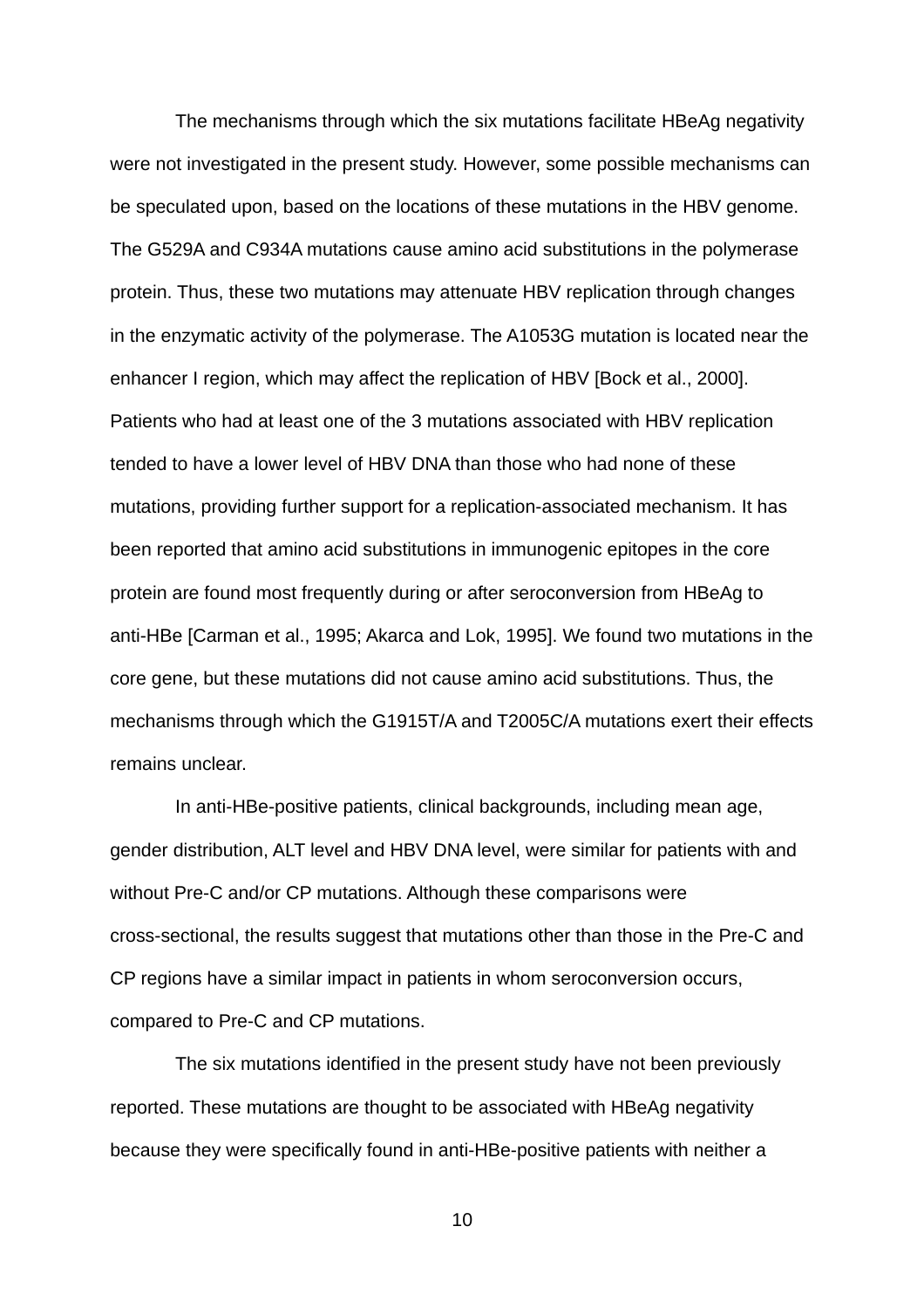Pre-C nor a CP mutation. However, several issues remain to be resolved to clarify the real significance of the six mutations, including the mechanisms through which they facilitate HBeAg negativity, their universality in genotypes other than genotype C, and their clinical relevance. Furthermore, it is possible that immune-based selection pressures that cause loss of HBeAg are responsible for the selection of the mutations identified in the present study [Locarnini, 2004]. Therefore, we are unable to conclude that the newly found mutations are definitely associated with seroconversion, but they do provide new clues regarding the nature of seroconversion.

#### **Acknowledgments**

We thank Dr. Dongmei Yao and Dr. Lei Yin in the Liver Disease Clinic of the Second Hospital of HeBei Medical University for collection of the sera of patients. This research was supported in part by a Grant-in Aid from the Ministry of Health, Labour and Welfare in Japan (no. 1640013-41).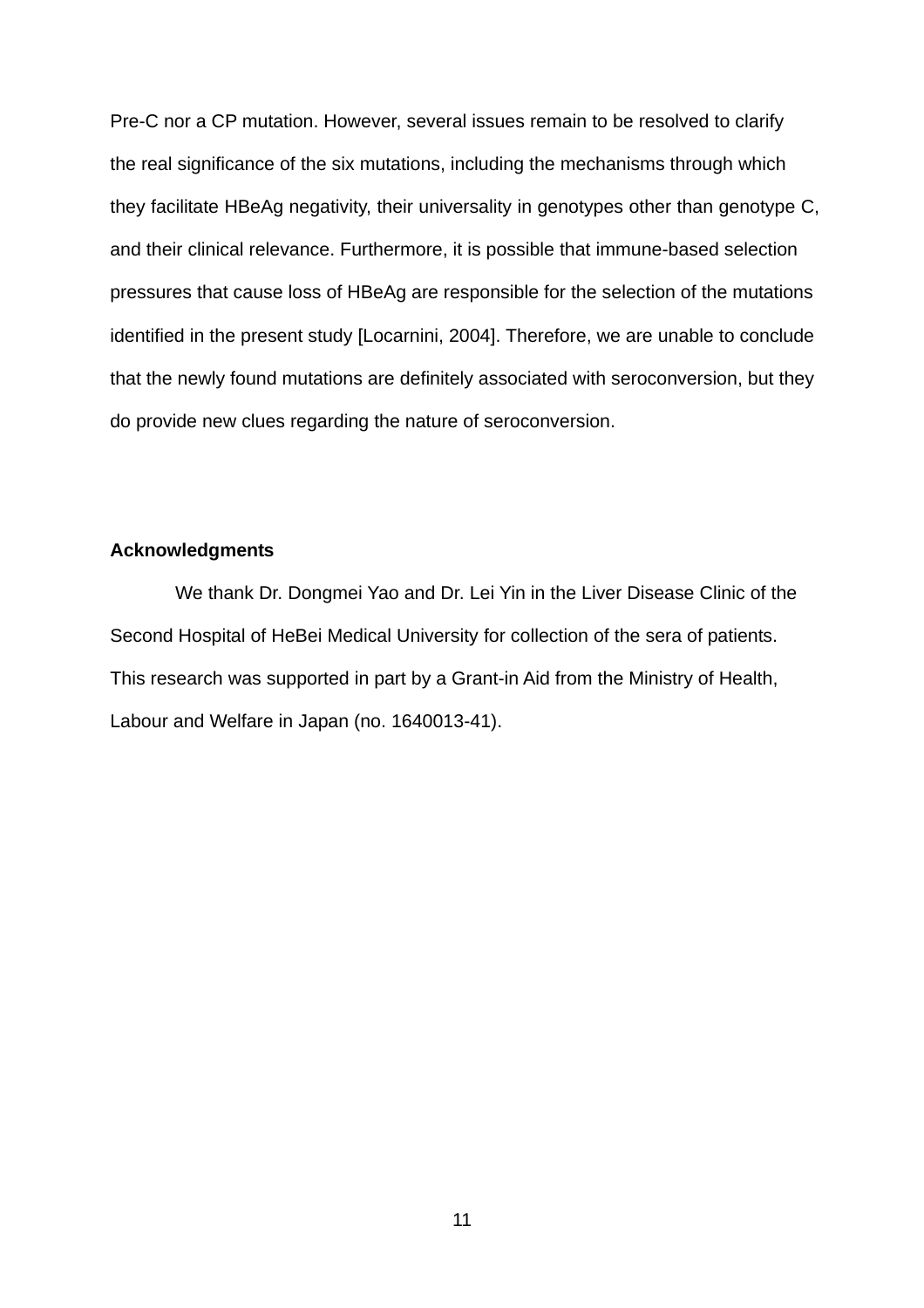#### **References**

- Akarca US, Lok AS. 1995. Naturally occurring core-gene-defective hepatitis B viruses. J Gen Virol 76(Pt 7):1821-1826.
- Aritomi T, Yatsuhashi H, Fujino T, Yamasaki K, Inoue O, Koga M, Kato Y, Yano M, 1998. Association of mutations in the core promoter and precore region of hepatitis virus with fulminant and severe acute hepatitis in Japan. J Gastroenterol Hepatol 13:1125-1132.
- Baumert TF, Rogers SA, Hasegawa K, Liang TJ. 1996. Two core promoter mutations in a hepatitis B virus strain associated with fulminant hepatitis result in enhanced viral replication. J Clin Invest 98:2268-2276.
- Bock CT, Malek NP, Tillmann HL, Manns MP, Trautwein C. 2000. The enhancer I core region contributes to the replication level of hepatitis B virus in vivo and in vitro. J Virol 74:2193-2202.
- Bonino F, Rosina F, Rizzetto M, Rizzi R, Chiaberge E, Tardanico R, Callea F, Verme G. 1986. Chronic hepatitis in HBsAg carriers with serum HBV-DNA and anti-HBe. Gastroenterology 90:1268-1273.
- Buckwold VE, Xu Z, Chen M, Ou JH. 1996. Effects of a naturally occurring mutation in the hepatitis virus basal core promoter on precore gene expression and viral replication. J Viral 70:5845-5851.
- Carman WF, Jacyna MR, Hadziyannis S, Karayiannis P, McGarvey MJ, Makris A, Thomas HC. 1989. Mutation preventing formation of hepatitis B e antigen in patients with chronic hepatitis B infection. Lancet ii: 588-590.
- Carman WF, Thursz M, Hadziyannis S, McIntyre G, Colman K, Gioustoz A, Fattovich G, Alberti A. 1995. Hepatitis B e antigen negative Chronic active hepatitis: hepatitis B virus core mutations occur predominantly in known antigenic determinants. J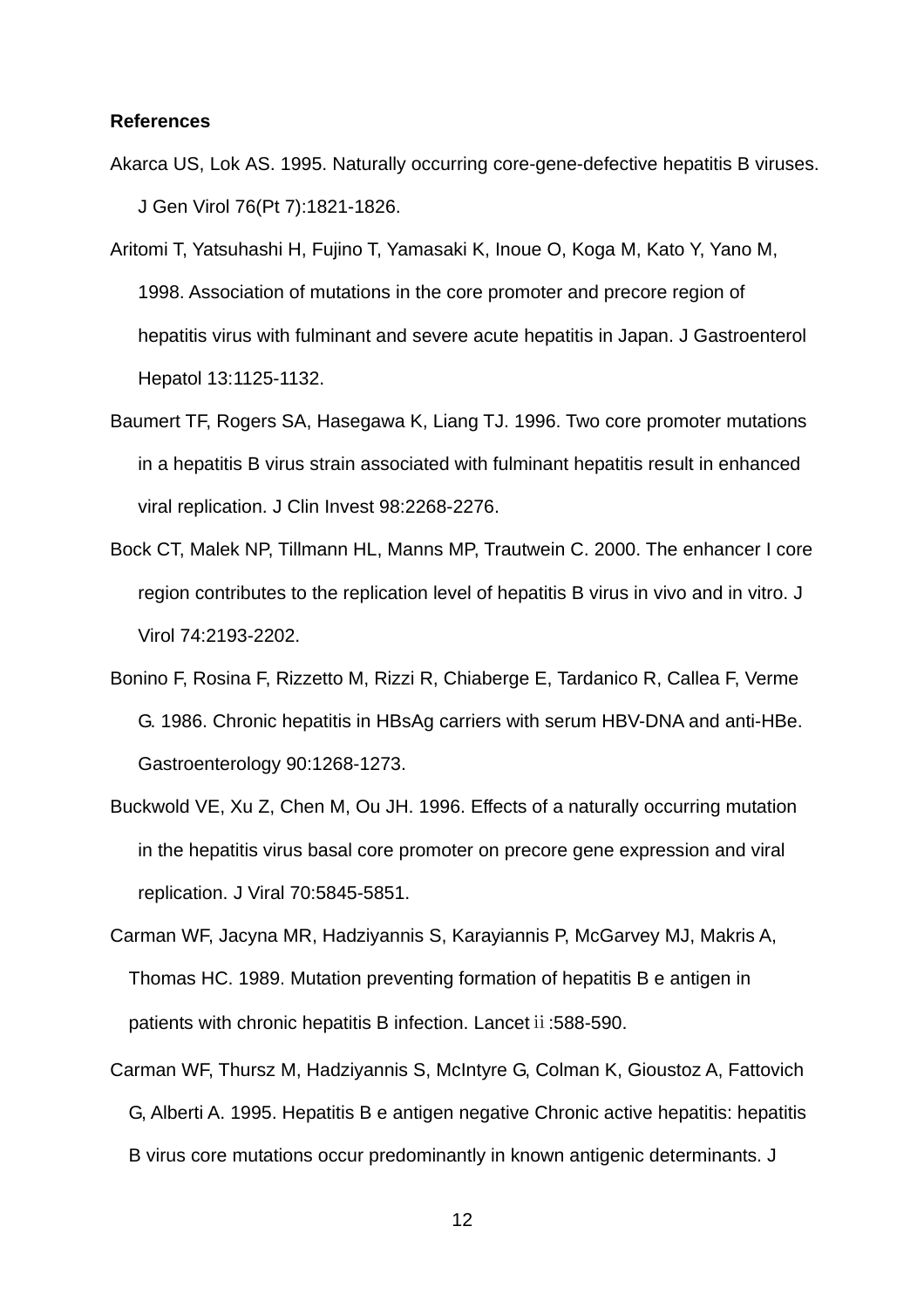Viral Hepat 2:77-84.

- Chan HLY, Hussain M, Lok ASF. 1999. Different hepatitis B virus genotypes are associated with different mutations in the core promoter and precore regions during hepatitis B e antigen seroconversion. Hepatology 29:976-984.
- Chan HLY, Leung NW, Hussain M, Wong ML, Lok AS. 2000. Hepatitis B e antigen-negative chronic hepatitis B in Hong Kong. Hepatology 31:763-768.
- De Castro L, Niel C, Gomes SA. 2001. Low frequency of mutations in the core promoter and precore regions of hepatitis B virus in anti-HBe positive Brazilian carriers. BMC Microbiology 1(1):10.
- Fattovich G. 1998. Progression of hepatitis B and C to hepatocellular carcinoma in Western countries. Hepatogastroenterology 45:1206-1213.
- Hadziyannis SJ, Lieberman HM, Karvountzis GG, Shafritz DA. 1983. Analysis of liver disease, nuclear HBcAg, DNA viral replication, and hepatitis B virus DNA in liver and serum of HBeAg vs. anti-HBe positive carriers of hepatitis B virus. Hepatology 3:656-662.
- Laras A, Koskinas J, Avgidis K, Hadziyannis SJ. 1998. Incidence and clinical significance of hepatitis B virus precore gene translation initiation mutations in e antigen-negative patients. J Viral Hepatitis 5:241-248.
- Locarnini S. 2004. Molecular Virology of Hepatitis B Virus. Semin Liver Dis 24 suppl 1:3-10.
- Lok ASF, Hadziyannis S, Weller IVD, Karvountzis MV, Monjardino J, Karayiannis P, Montano L, Thomas HC. 1984. Contribution of low level HBV replication to continuing inflammatory activity in patients with anti-HBe positive chronic hepatitis B virus infection. Gut 25:1283-1287.

Lok ASF. 1992. Natural history and control of perinatally acquired hepatitis B virus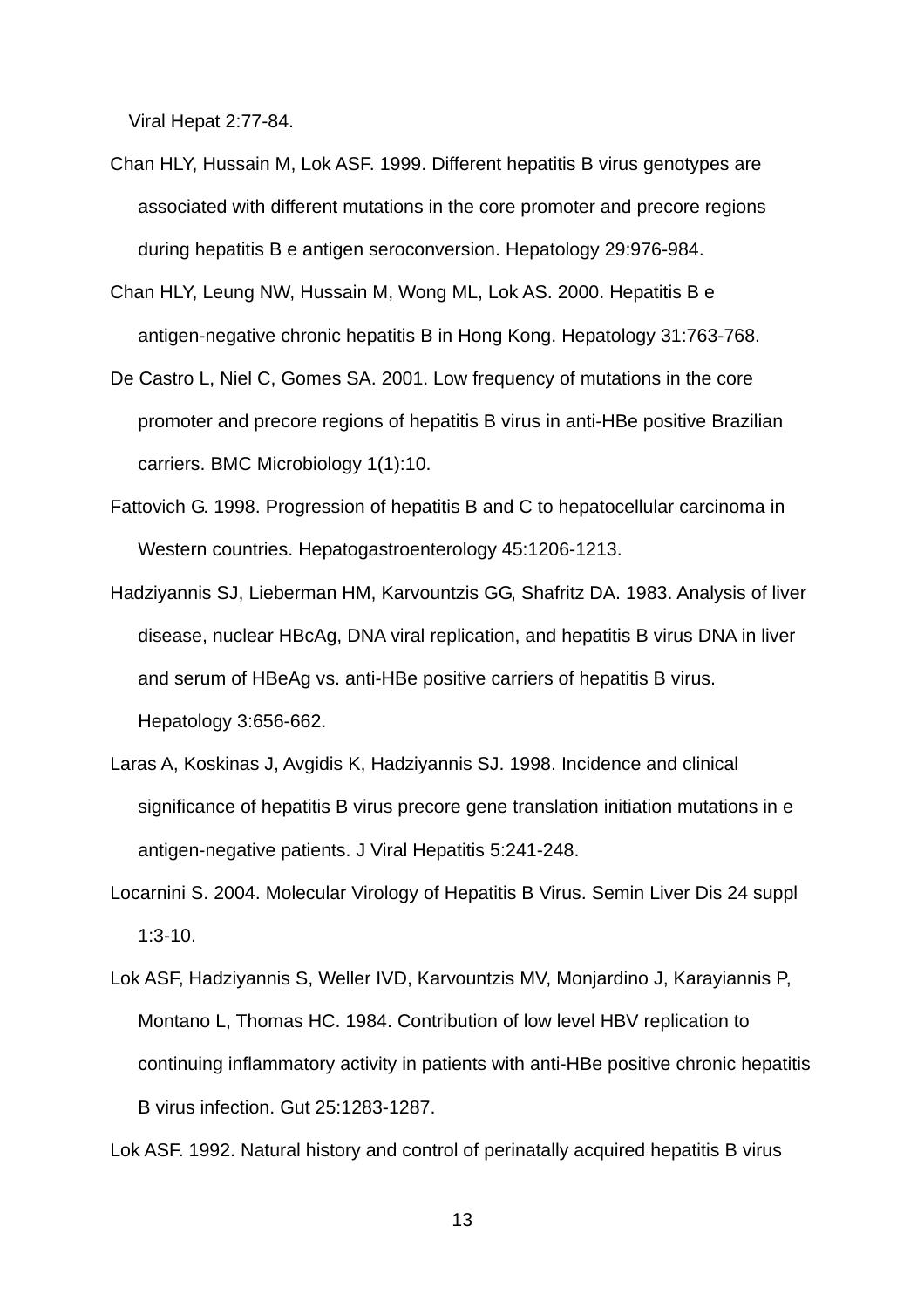infection. Dif Sis 10:46-52.

- Maddrey WC. 2000. Hepatitis B: an important public health issue. J Med Virol 61:362-366.
- Maynard JE. 1990. Hepatitis B: global importance and need for control. Vaccine 8(Suppl):S18-20.
- Mizokami M, Nakano T, Orito E, Tanaka Y, Sakugawa H, Mukaide M, Robertson BH. 1999. Hepatitis B virus genotype assignment using restriction fragment length polymorphism patterns. FEBS lett 450:66-71.
- Okada K, Kamiyama I, Inomata M, Imai M, Miyakawa Y. 1976. E antigen and anti-e in the serum of asymptomatic carrier mothers as indicators of positive and negative transmission of hepatitis B virus to their infants. N Engl J Med 294:746-749.
- Okamoto H, Yotsumoto S, Akahane Y, Yamanaka T, Miyazaki Y, Sugai Y, Tsuda F, Tanaka T, Miyakawa Y, Mayumi M. 1990. Hepatitis B viruses hosts along with seroconversion to the antibody against e antigen. J Virol 64:1298-1303.
- Okamoto H, Tsuda F, Akahane Y**,** Sugai Y, Yoshiba M, Moriyama K, Tanaka T, Miyakawa Y, Mayumi M. 1994. Hepatitis B virus with mutations in the core promoter for an e antigen-negative phenotype in carriers with antibody to e antigen. J Virol 68:8102-8110.
- Rokuhara A, Tanaka E, Yagi S, Mizokami M, Hashikura Y, Kawasaki S, Kiyosawa K. 2000. De novo infection of hepatitis B virus in patients with orthotopic liver transplantation: analysis by determining complete sequence of the genome. J Med Virol 62:471-478.
- Tillmann H, Trautwein C, Walker D, Michitaka K, Kubicka S, Boker K, Manns M. 1995. Clinical relevance of mutations in the precore genome of the hepatitis B virus. Gut 37:568-573.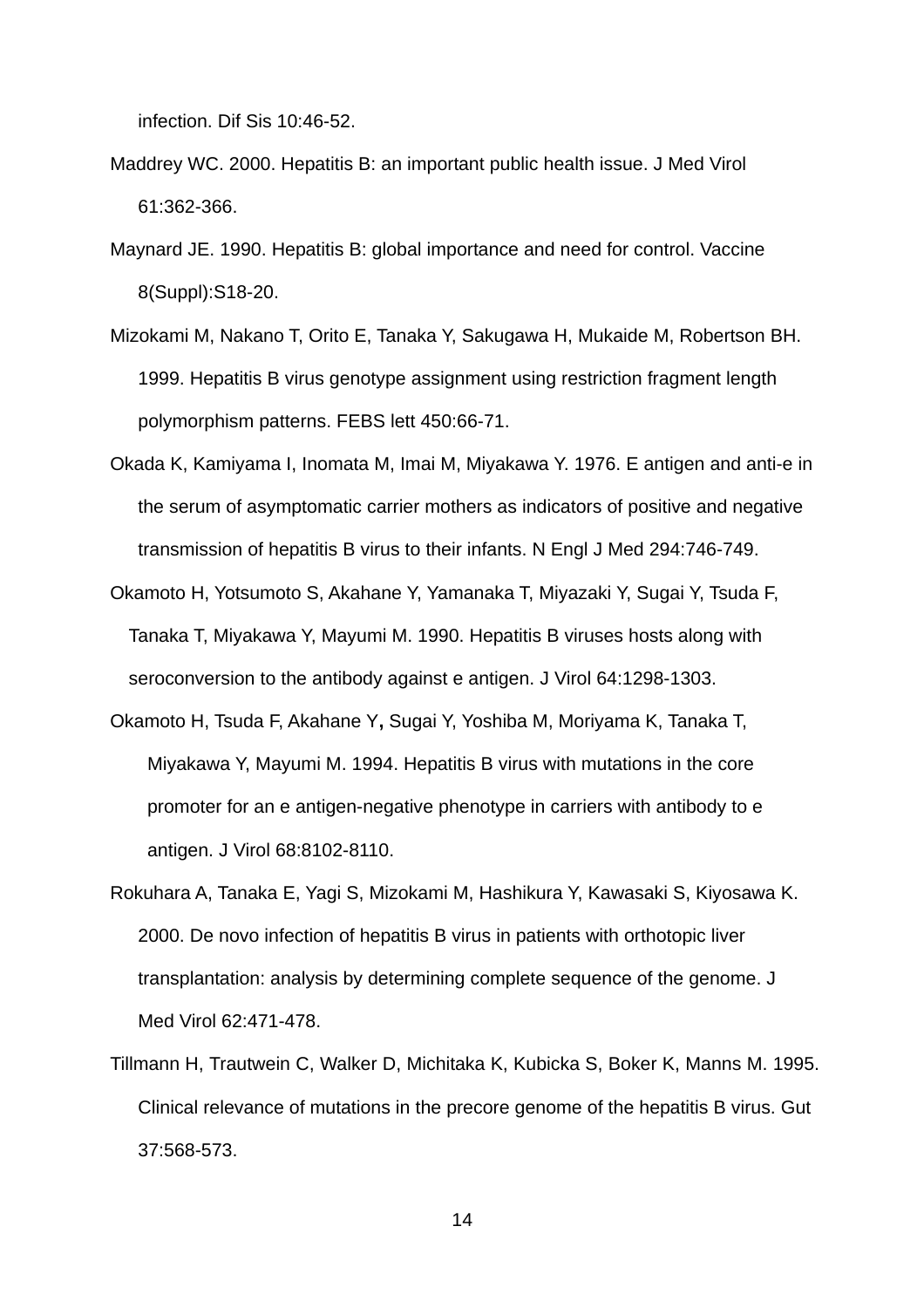- Yamaura T, Tanaka E, Matsumoto A, Rokuhara A, Orii K, Yoshizawa K, Miyakawa Y, Kiyosawa K. 2003. A case-control study for early prediction of hepatitis B e antigen seroconversion by hepatitis B virus DNA levels and mutations in the precore region and core promoter. J Med Virol 70:545-552.
- Yoo BC, Park JW, Kim HJ, Lee DH, Cha YJ, Park SM. 2003. Precore and core promoter mutations of hepatitis B virus and hepatitis B e antigen-negative chronic hepatitis B in Korea. J Hepatol 38:98-103.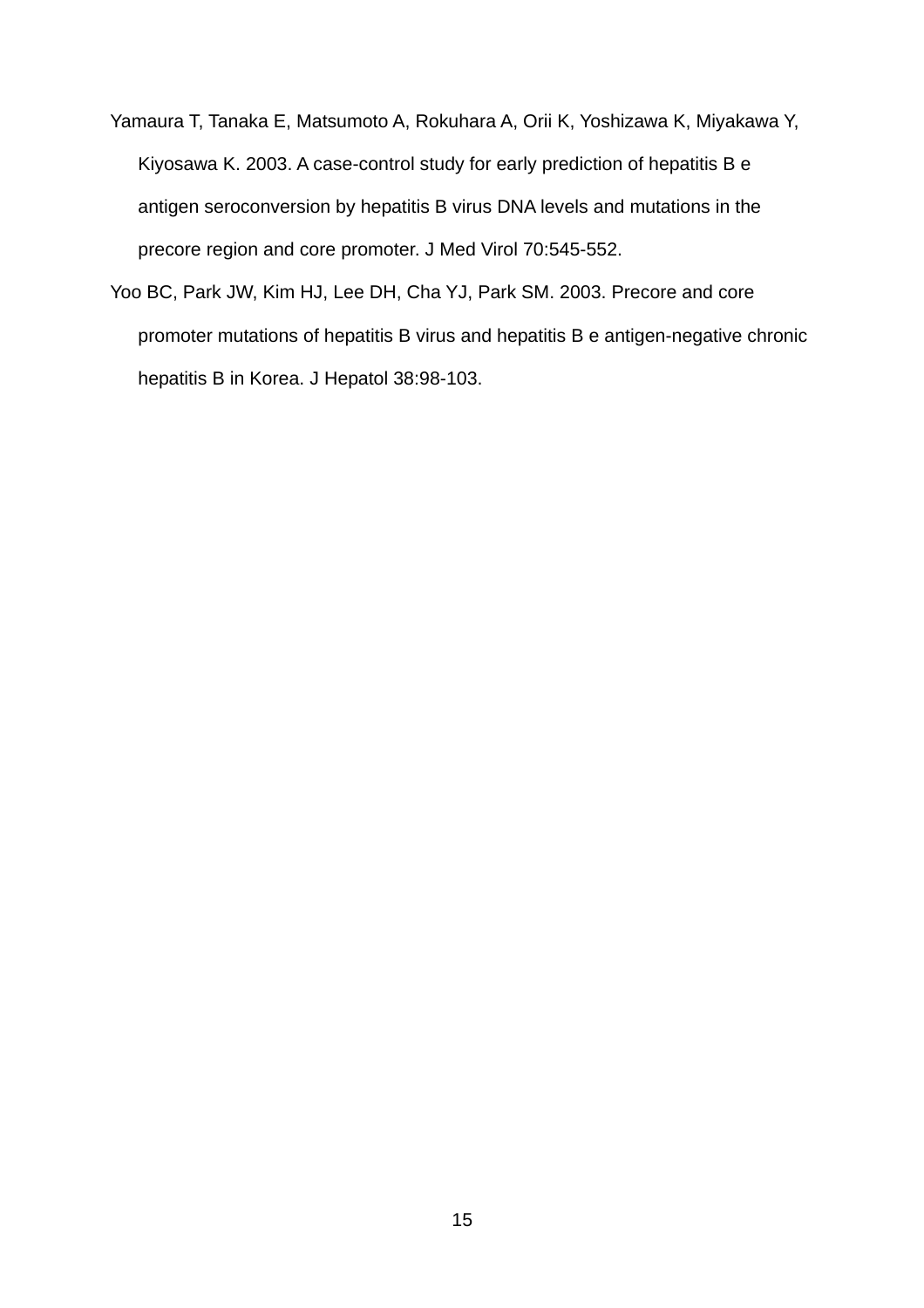| Primer                        |                               | Sequence                   | nt position     |
|-------------------------------|-------------------------------|----------------------------|-----------------|
| Primers for PCR of fragment A |                               |                            |                 |
| SB <sub>1</sub>               | sense                         | 5-TGCTGCTATGCCTCATCTTC     | $(414 - 433)$   |
| C <sub>B2</sub>               | anti-sense                    | 5-GGAAAGAAGTCAGAAGGCAA     | $(1974 - 1955)$ |
| SB <sub>3</sub>               | sense                         | 5-AGGTATGTTGCCCGTTTCTC     | $(457-476)$     |
| CB <sub>4</sub>               | anti-sense                    | 5-AAAAGAGAGTAACTCCACAG     | (1954-1935)     |
|                               | Primers for PCR of fragment B |                            |                 |
| es2                           | sense                         | 5-ACGTCGCATGGAGACCACCG     | $(1601 - 1620)$ |
| PS4                           | anti-sense                    | 5-CAGTTTCCGTCCGAAGGTTTTG   | $(594 - 573)$   |
| is2                           | sense                         | 5-GAGACCACCGTGAACGCCCA     | $(1611 - 1630)$ |
| PS <sub>3</sub>               | anti-sense                    | 5-GAAACATAGAGGTGCCTTGAGCAG | $(557 - 534)$   |
| Primers for sequencing        |                               |                            |                 |
| SB <sub>3</sub>               | sense                         | 5-AGGTATGTTGCCCGTTTCTC     | $(457-476)$     |
| as1                           | anti-sense                    | 5-TGCGAAAGCCCAGGATGATG     | $(631 - 612)$   |
| s <sub>2</sub>                | sense                         | 5-TGCGAAAGCCCAGGATGATG     | $(760 - 783)$   |
| as2                           | anti-sense                    | 5-AGTTGGCGAGAAAGTGAAAGCCTG | $(1107 - 1084)$ |
| s3                            | sense                         | 5-CTCTGCCGATCCATACTGCGGAA  | $(1256 - 1278)$ |
| as3                           | anti-sense                    | 5-CGGGACGTAGACAAAGGACGT    | $(1434 - 1414)$ |
| is <sub>2</sub>               | sense                         | 5-GAGACCACCGTGAACGCCCA     | $(1611 - 1630)$ |
| ea1                           | anti-sense                    | 5-TGAAAAAGTTGCATGGTGCTGGTG | $(1827 - 1804)$ |
| s4                            | sense                         | 5-TATCGGGAGGCCTTAGAGTCTCCG | $(2012 - 2035)$ |
| as4                           | anti-sense                    | 5-ATAGGGGCATTGGTCT         | (2314-2298)     |
| s5                            | sense                         | 5-CGCAGAAGATCTCAATCTCGG    | (2417-2437)     |
| as5                           | anti-sense                    | 5-GGATAGAACCTAGCAGGCAT     | $(2654 - 2635)$ |
| s <sub>6</sub>                | sense                         | 5-GGGTCACCATATTCTTGGGAA    | $(2814 - 2834)$ |
| as <sub>6</sub>               | anti-sense                    | 5-GGGTTGAAGTCCCAATCTGGATT  | $(2987 - 2965)$ |
| is1                           | sense                         | 5-AAGCTCTGCTAGATCCCAGAGT   | $(18-39)$       |
| ea2                           | anti-sense                    | 5-TAGAAAATTGAGAGAAGTCCACCA | $(280-257)$     |
| s <sub>1</sub>                | sense                         | 5-CATCCTGCTGCTATGCCTCATC   | $(409 - 430)$   |
| as1                           | anti-sense                    | 5-TGCGAAAGCCCAGGATGATG     | $(631-612)$     |

# **Table 1.** Primers used for PCR and sequencing of HBV DNA

Nucleotides are numbered from the unique *Eco*RI site of HBV.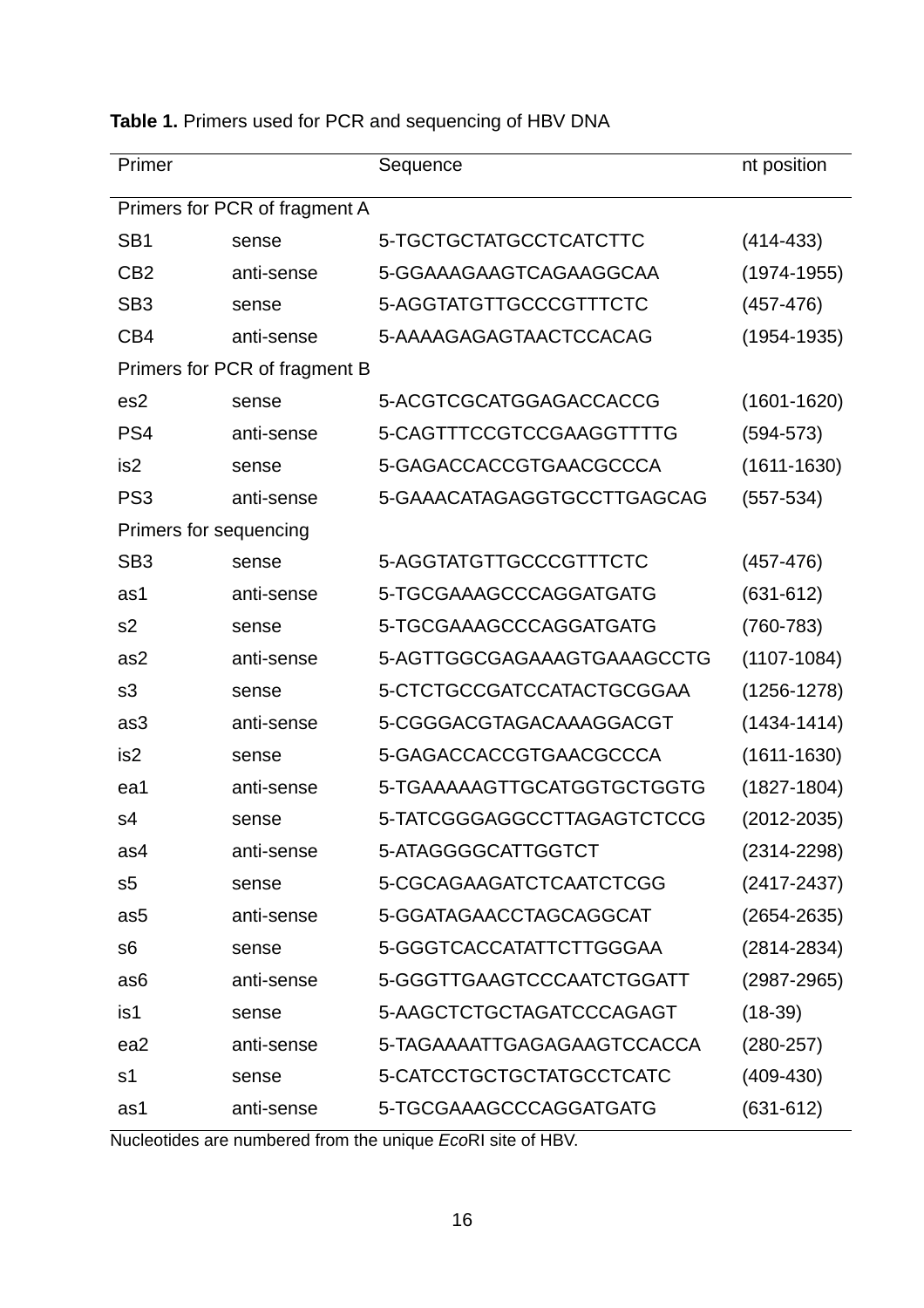|                                      | HBeAg-positive | Anti-HBe-positive | P                   |
|--------------------------------------|----------------|-------------------|---------------------|
|                                      | $n=90$         | $n = 54$          |                     |
| Age $\overline{a}$                   | $25(5-53)$     | 36 (11-73)        | $< 0.001$ b         |
| Gender (M:F)                         | 58:32          | 30:24             | $>0.2$ <sup>c</sup> |
| ALT <sup>a</sup>                     | 89 (11-2100)   | 62 (13-458)       | >0.2 <sup>b</sup>   |
| HBV DNA (log copies/mL) <sup>a</sup> | $8.3(4.4-7.9)$ | $5.0(3.2-8.8)$    | $< 0.001$ b         |
| Pre-C/CP mutations                   |                |                   |                     |
| Both negative                        | 50 (56%)       | 7(13%)            | $< 0.001^{\circ}$   |
| Pre-C mutation only                  | 13 (14%)       | 20 (37%)          |                     |
| CP mutation only                     | 12 (13%)       | 5(9%)             |                     |
| Both positive                        | 15 (17%)       | 22 (41%)          |                     |

**Table 2.** Comparison of clinical and virological backgrounds of patients with HBeAg and those with anti-HBe.

<sup>a</sup> Data are expressed as median values (range).

<sup>b</sup> Mann-Whitney test.

<sup>c</sup> Chi-square test.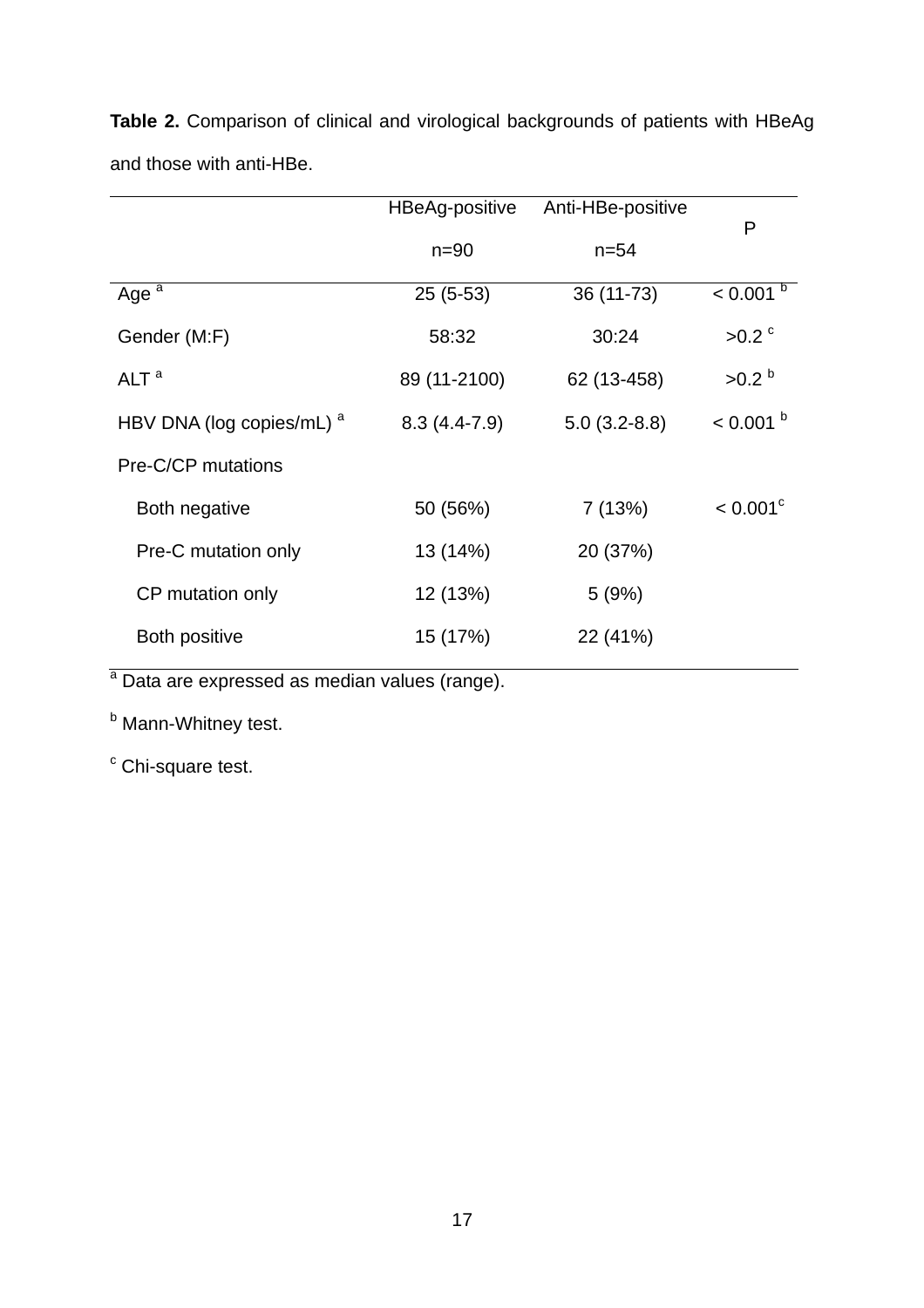**Table 3.** Comparison of clinical and virological backgrounds of anti-HBe-positive patients with neither Pre-C nor CP mutations and anti-HBe patients with at least one of these mutations.

|                          | Pre-C and CP      | Pre-C and/or CP   |                   |
|--------------------------|-------------------|-------------------|-------------------|
|                          | mutation-negative | mutation-positive | P                 |
|                          | $n=7$             | $n = 47$          |                   |
| Age $a$                  | 37 (18-60)        | 36 (11-73)        | >0.2 <sup>b</sup> |
| Gender (M:F)             | 4:3               | 26:21             | $>0.2$ $\degree$  |
| ALT <sup>a</sup>         | 44 (18-86)        | 65 (13-458)       | 0.17 <sup>b</sup> |
| HBV DNA (log copies/mL)* | $4.7(3.3-5.5)$    | $5.0(3.2-8.8)$    | $>0.2^{b}$        |

a Data are expressed as median values (range).

<sup>b</sup> Mann-Whitney test.

<sup>c</sup> Chi-square test.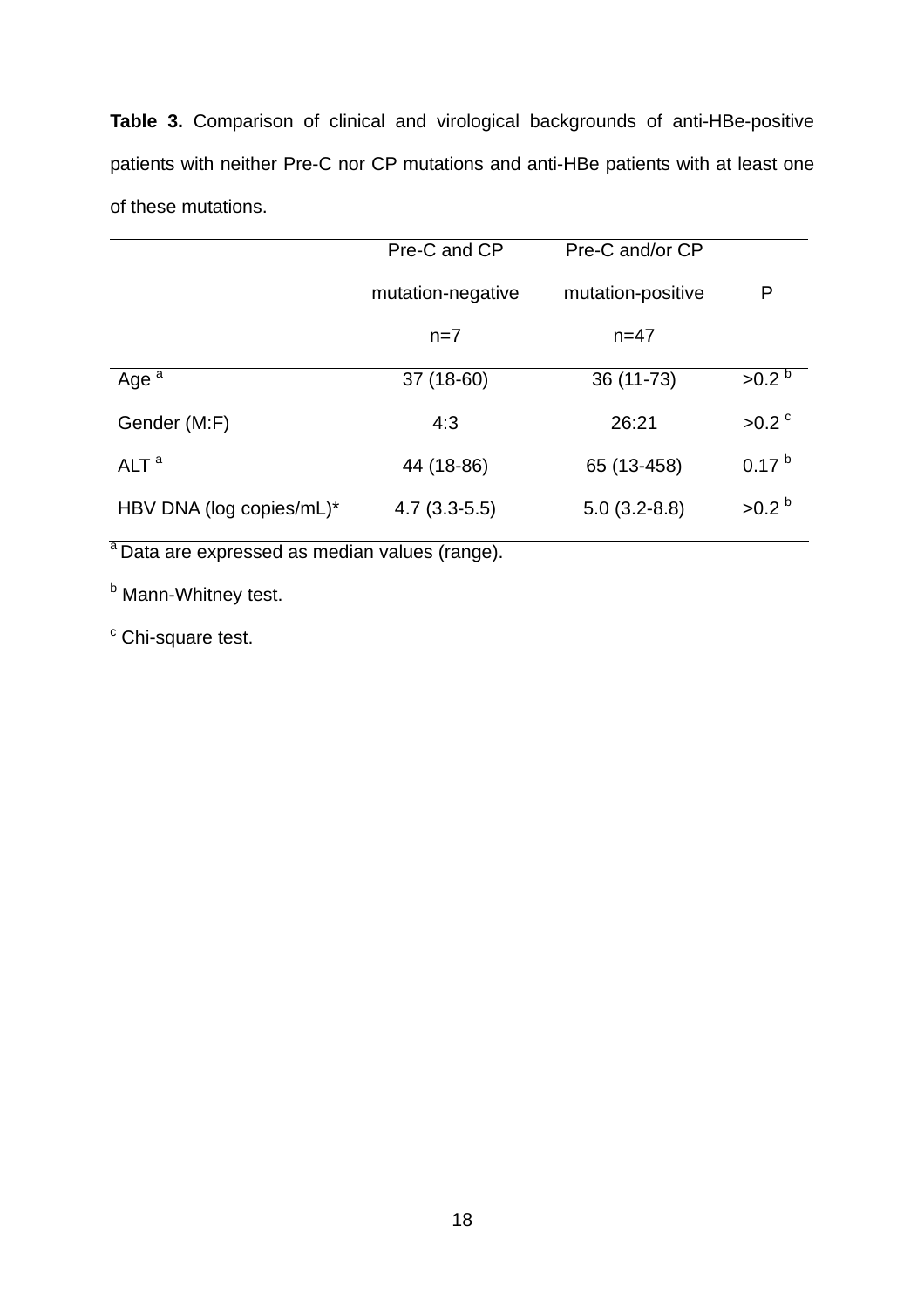**Table 4.** Comparison of full nucleotide sequences of HBV with neither Pre-C nor CP mutations for HBeAg-positive and anti-HBe-positive patients.

| Nucleotide | Amino acid      | HBeAg             | Anti-HBe          |       |
|------------|-----------------|-------------------|-------------------|-------|
| mutation   | substitution    | Pre-C and CP      | Pre-C and CP      | P     |
|            | (viral protein) | mutation-negative | mutation-negative |       |
|            |                 | $n=5$             | $n=4$             |       |
| G529A      | D480N (P)       | $\mathbf 0$       | 3                 | 0.048 |
|            | None (S)        |                   |                   |       |
| C934A      | L615I(P)        | 1                 | 4                 | 0.040 |
| A1053G     | None (P)        | 1                 | 4                 | 0.040 |
| G1915T/A   | None (C)        | $\mathbf 0$       | $\overline{4}$    | 0.008 |
| T2005C/A   | None (C)        | $\mathbf 0$       | 4                 | 0.008 |
| C3026T     | A60V (Pre-S1)   | 0                 | 3                 | 0.048 |
|            | None (P)        |                   |                   |       |

Six mutation sites with significant differences are shown.

Data are expressed as the number of positives.

Statistical analysis was performed with a chi-square test.

P: polymerase protein, S: surface protein, C: core protein, Pre-S1: pre-surface 1 protein.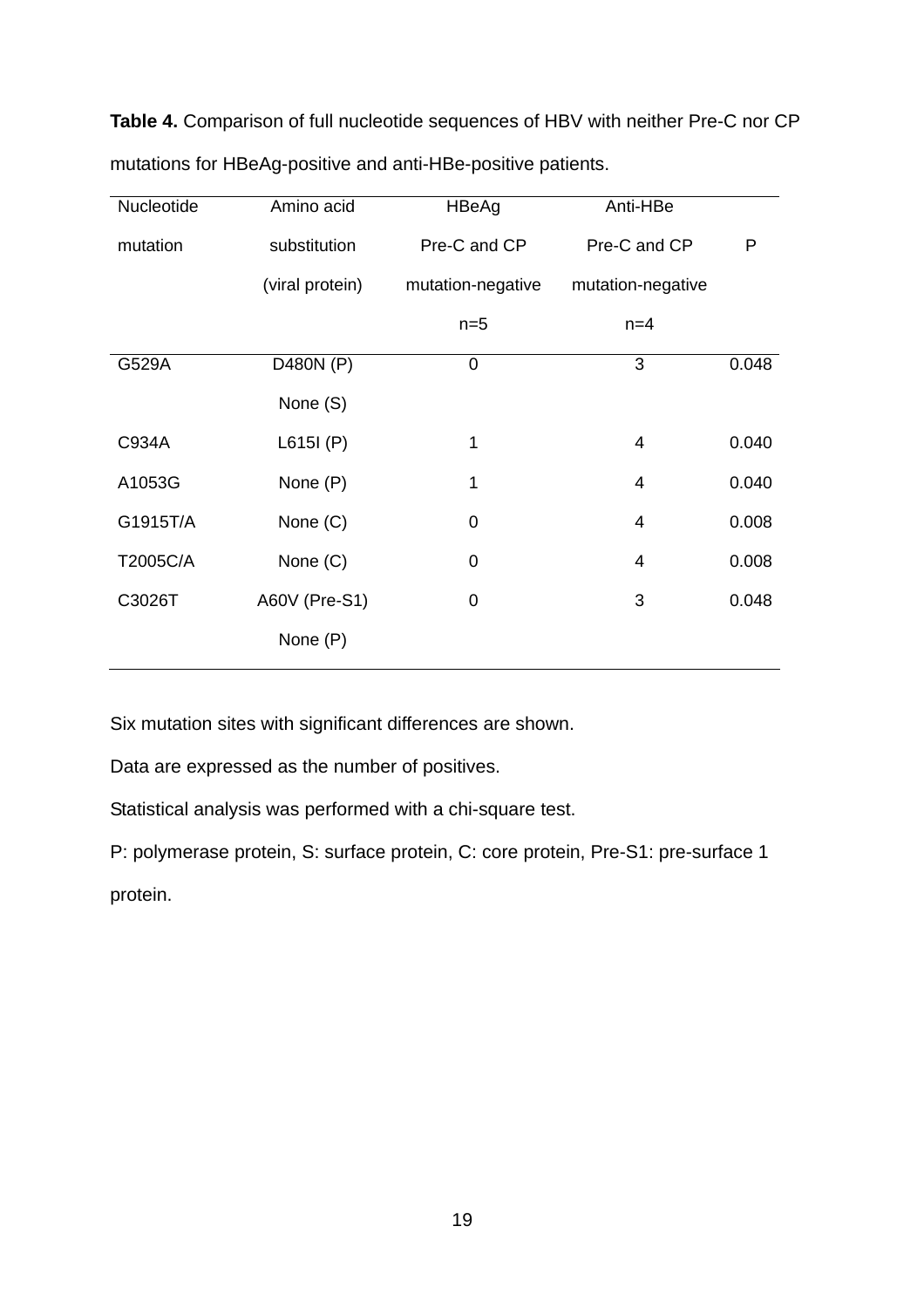**Table 5.** Comparison of 6 mutations among three groups classified according to their HBeAg/anti-HBe and Pre-C/CP mutation status.

| <b>Mutation site</b> | Anti-HBe          | HBeAg             | Anti-HBe          |
|----------------------|-------------------|-------------------|-------------------|
|                      | Pre-C and CP      | Pre-C and/or CP   | Pre-C and/or CP   |
|                      | mutation-negative | mutation-positive | mutation-positive |
|                      | $n=4$             | $n = 11$          | $n = 15$          |
| G529A                | 3                 | 3                 | 3                 |
| C934A                | $\overline{4}$    | 6                 | 10                |
| A1053G               | $\overline{4}$    | 4                 | 9                 |
| G1915T/A             | $4^a$             | 3                 | 1                 |
| T2005C/A             | 4 <sup>b</sup>    | 3                 | 4                 |
| C3026T               | 3 <sup>c</sup>    | $\overline{0}$    | 1                 |

Data are expressed as the number of positives.

Statistical analysis was performed with Fisher's exact test.

 $^{\circ}$  P=0.026 vs. 11 patients with HBeAg, and P=0.001 vs. 15 patients with anti-HBe.  $^{\rm b}$  P=0.026 vs. 11 patients with HBeAg, and P=0.018 vs. 15 patients with anti-HBe.

 $\textdegree$  P=0.009 vs. 11 patients with HBeAg, and P=0.016 vs. 15 patients with anti-HBe.

Other comparisons were not statistically significant.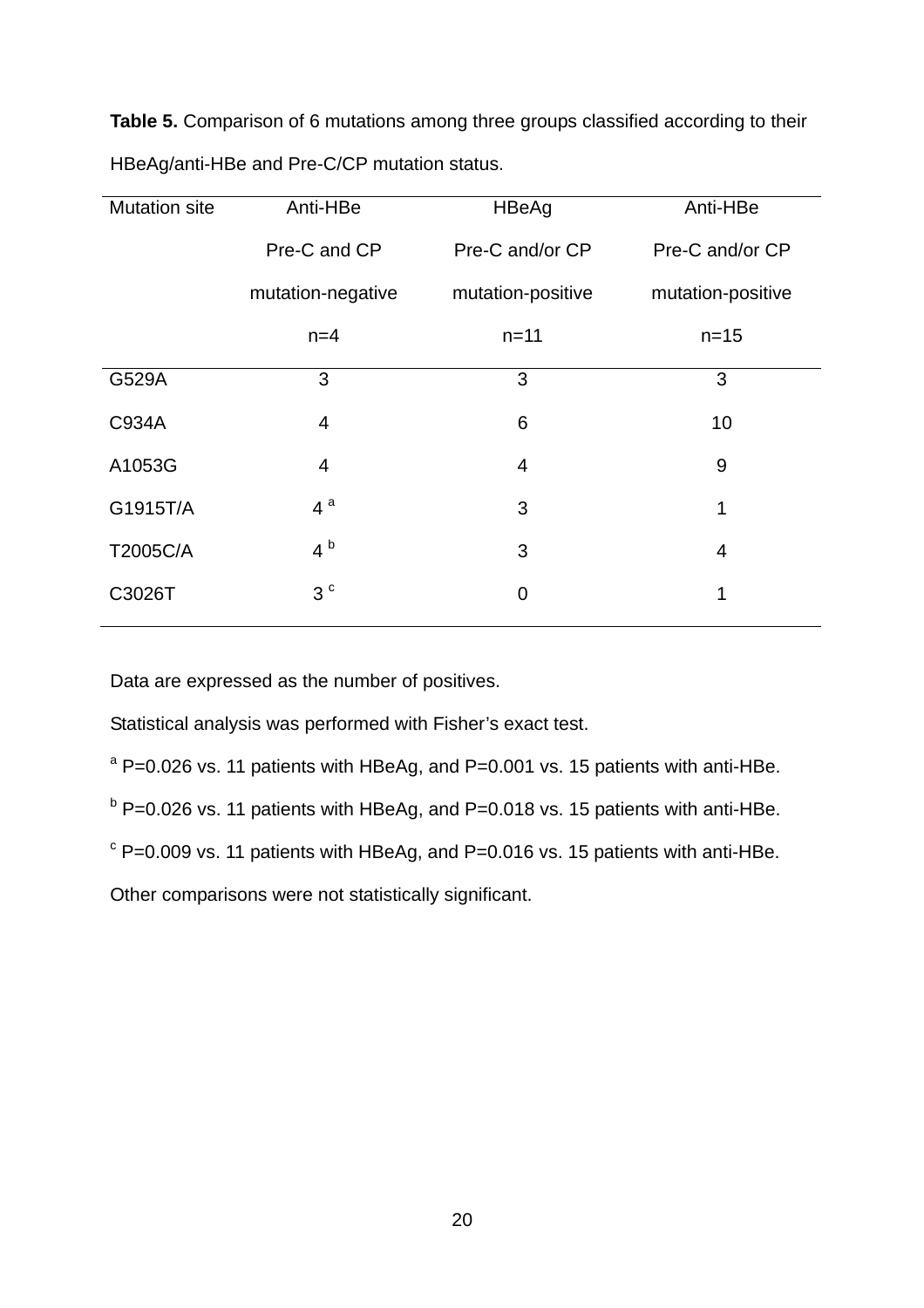# **Figure Legend**

**Fig. 1:** Organization of the hepatitis B virus genome (genotype C) and the approximate positions of the 6 nucleotide mutations in the HBV genome. The inner circles represent the minus and plus DNA strands of the viral genome. The different open reading frames encoded by the genome, designated as S, C, P and X, are indicated by the arrows. Abbreviations: S, surface antigen; C, core; P, polymerase; Pre-C, precore.